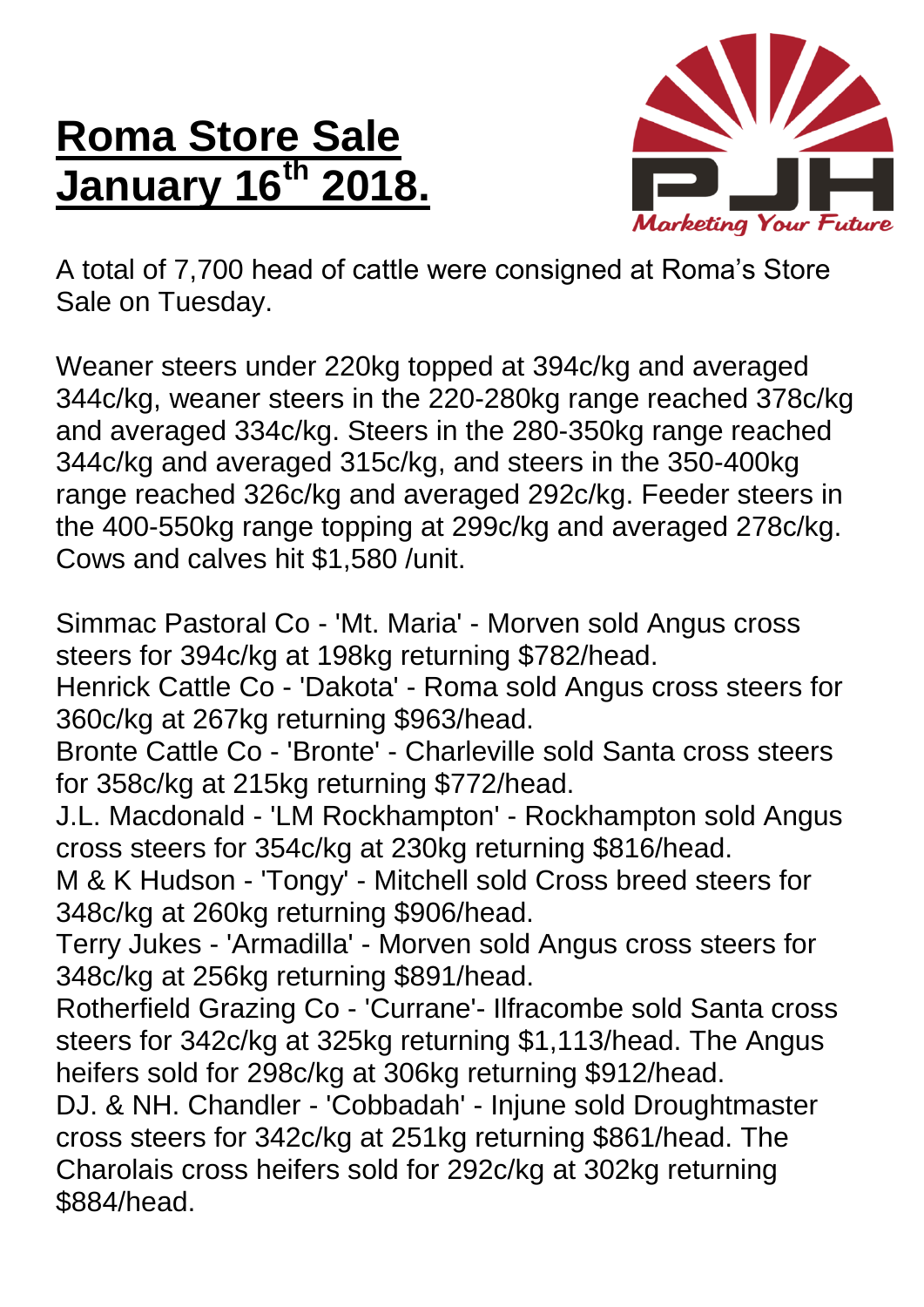J.W. Blackburn - 'Mt Bindango' - Roma sold Charolais steers for 340c/kg at 284kg returning \$967/head. The Charolais cross heifers sold for 286c/kg at 263kg returning \$753/head.

F & M Taylor - 'Lying Downs' - Injune sold Charolais cross steers for 334c/kg at 308kg returning \$1,032/head.

J.L., R.M., M.D. & F.E. Bidgood - 'Katoomba' - Injune sold Hereford cross steers for 329c/kg at 291kg returning \$960/head. The Charolais heifers sold for 285c/kg at 300kg returning \$855/head.

Douglas Cattle Co - 'Verniew' - Mitchell sold Santa steers for 328c/kg at 332kg returning \$1,092/head.

S. & C. Wraight - 'Westmore' - Roma sold Charolais cross steers for 324c/kg at 327kg returning \$1,060/head.

Dart Pastoral Co. - 'Thirlstone' - Roma sold Charolais cross steers for 323c/kg at 332kg returning \$1,073/head.

Rotherfield Grazing Co - 'Rotherfield' - Longreach sold Santa cross steers for 306c/kg at 340kg returning \$1,041/head. The Angus heifers sold for 298c/kg at 270kg returning \$805/head. I.C. Jackson & D.A. Jones - 'Elavirem' - Injune sold Angus cross steers for 306c/kg at 337kg returning \$1,033/head. The Angus cross heifers sold for 295c/kg at 341kg returning \$1,008/head. Whitton Cattle Co - 'Myrtleville' - Injune sold Charolais steers for 297c/kg at 399kg returning \$1,187/head. The Brahman cows and calves sold for \$1,520/unit.

PD & SE Joliffe - 'Walhallow' - Amby sold Santa steers for 296c/kg at 457kg returning \$1,355/head.

Heifers under 220kg topped at 330c/kg and average 296c/kg, while heifers in the 220-280kg range topped at 328c/kg and averaged 274c/kg. Heifers in the 280-350kg range topped at 310c/kg, averaging 260c/kg. Heifers in the 350-450kg range topped at 290c/kg, averaging 248c/kg.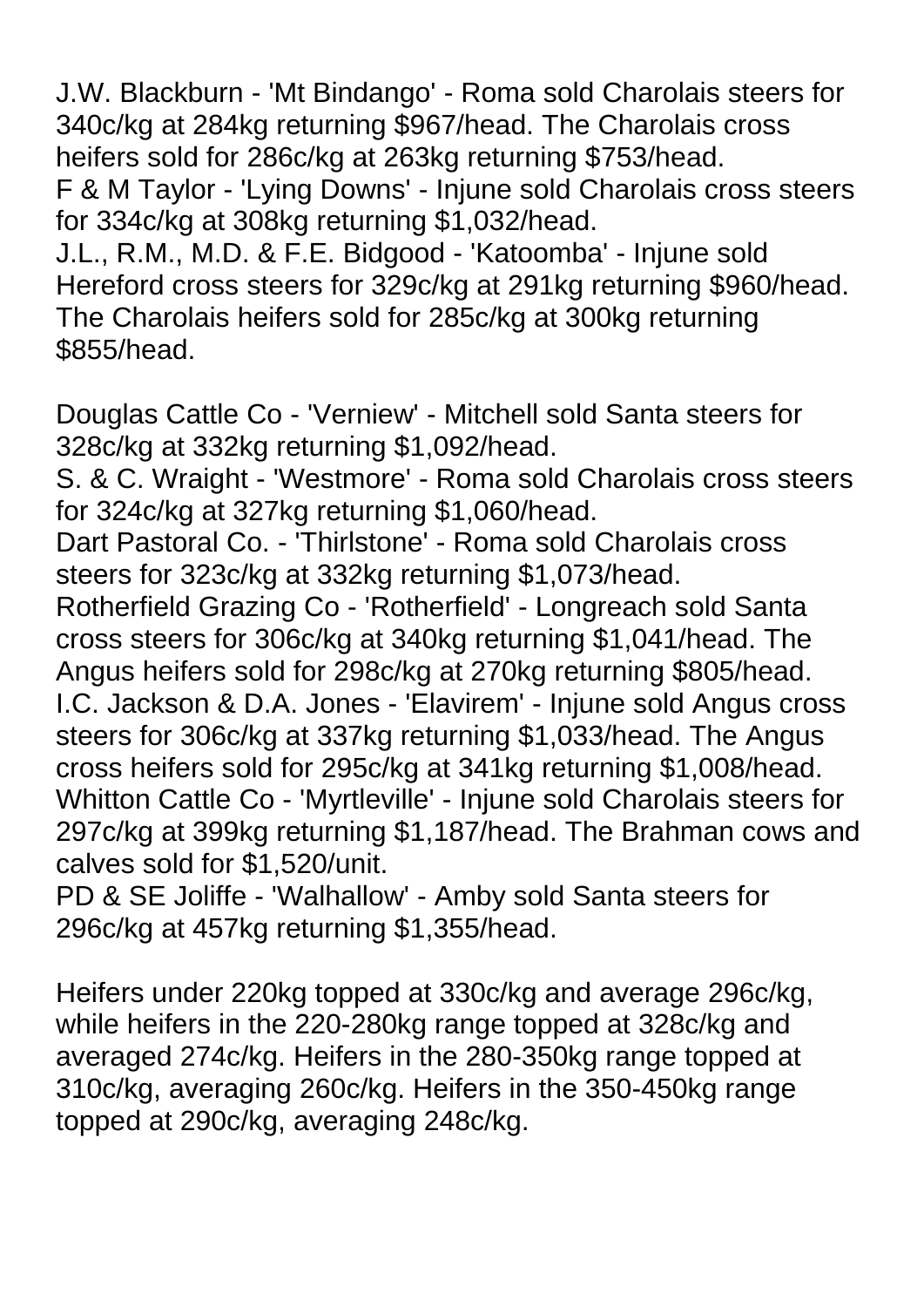R.S. & R.A. Blackett - 'Brighton' - Winton sold Charolais cross heifers for 328c/kg at 258kg returning \$848/head.

Bradshaw Family Trust - 'Luckham' - Winton sold Charbray heifers for 310c/kg at 243kg returning \$756/head.

RB & MA Tindall - 'Gaza' - Isisford sold Santa heifers for 309c/kg at 203kg returning \$630/head.

S. & L. Reiser - 'Tocal' - Mitchell sold Charolais cross heifers for 294c/kg at 263kg returning \$773/head.

Ian Duff - 'Duffields' - Roma sold Droughtmaster heifers for 290c/kg at 401kg returning \$1,162/head.

Daandine Pastoral Co. - 'Gwambegwine' - Taroom sold Santa heifers for 270c/kg at 378kg returning \$1,021/head.

The Enniskillen Past. Co. - 'Mt Enniskillen' - Blackall sold Santa heifers for 270c/kg at 150kg returning \$405/head. The Santa cows and calves sold for \$1,580/unit.

Noogilla Cattle Co - 'Woodlands' - Mitchell sold Droughtmaster cross heifers for 260c/kg at 274kg returning \$713/head.

Cows in the 300-400kg range reached 201c/kg and averaged 152c/kg, while cows in the 400kg-500kg range reached 213c/kg and averaged 190c/kg. Cows over 500kg topped at 215c/kg, averaging 201c/kg.

Bulls under 400kg topped at 378c/kg and averaged 282c/kg, while bulls in the 400-600kg range topped at 288c/kg and averaged 239c/kg. Bulls over 600kg topped at 253c/kg, averaging 213c/kg.

## *PJH sell 1st position next week.*

*Please be aware that all cattle being sold must be accompanied by a National Cattle Health Declaration as well as NVD.*